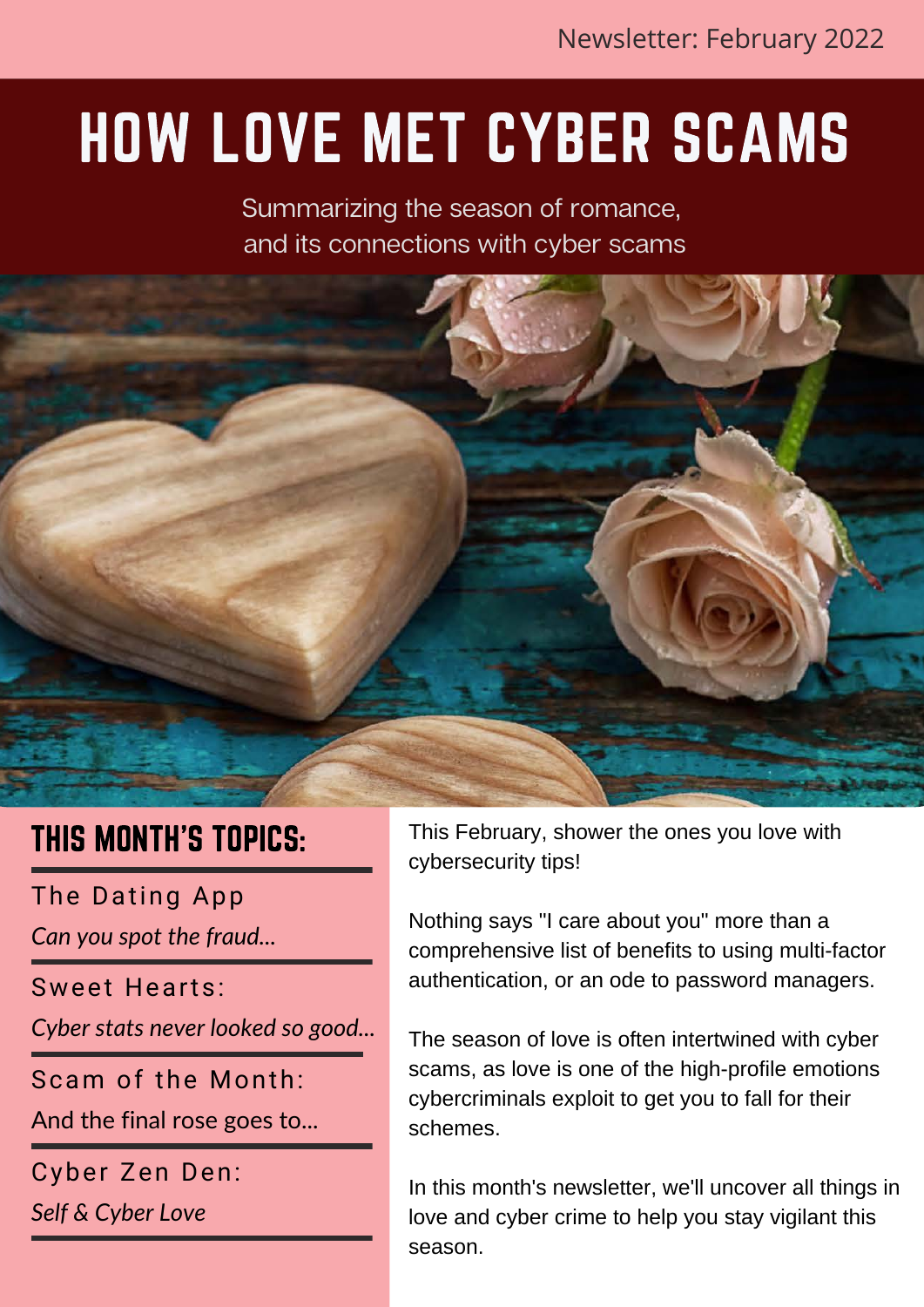

THIS IS STACY STAGE & FILM ACTRESS

**Likes:** Beaches & ice cream **Dislikes:** Waking up early **Favorite quote:** "If you always do what interests you, at least one person is pleased." (Katharine Hepburn)

#### A FEW YEARS AGO, STACY'S SOCIAL MEDIA PHOTOS WERE TAKEN TO CREATE FAKE PROFILES.

Her personal social media profile has since been marked private, but her likeness is still being used on dating apps to swindle others out of money.

### **RED FLAGS TO SPOT A CATFISH:**

Not being able to meet the person

Any mention of money

Being asked to move off the social media app to another form of communication

If they profess their love too quickly

### CAN YOU SPOT THE FRAUD

Only one of these dating profiles is Stacy's. Can you guess which are fake, and which is real?



#### **Tips to prevent becoming a victim of identity theft on social media:**

- Set your social media accounts to the most private settings.
- Consider a watermark, or extra design layer, on top of profile pictures. Recent testing has shown that these additions decrease a photo's likelihood of being copied by 75%.
- Consider forgoing profile pictures all together.
- Stay up to date on your image's security by doing a reverse Google image search, to find out if your photos are being used elsewhere.

**Answer Key:** #3 is the real Stacy.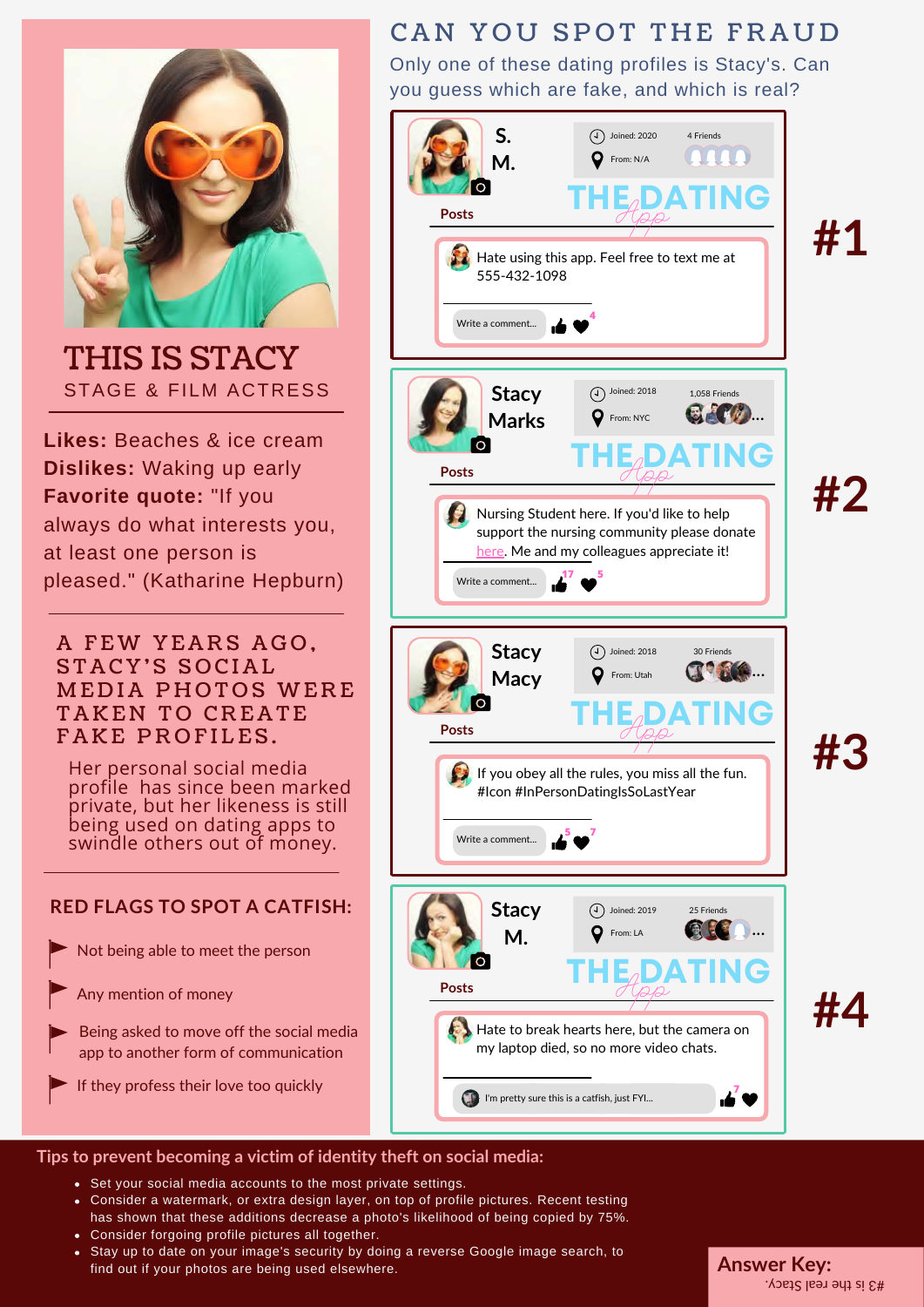25% of online daters overshare PII on dating apps

1 in 10 online daters have had their devices hacked or data infected

57% of online daters worry about becoming a victim of fraud by helping a match financially

Despite risks, 51% of people log into dating apps through work devices

### **L O V E I S K I N D LOVE IS SWEET**

Online daters are twice as likely to encounter IT security incidents

17% of online daters are likely to share PII after only days of chatting

## **Practice cyber awareness**

## **AND HAVE PEACE OF MIND**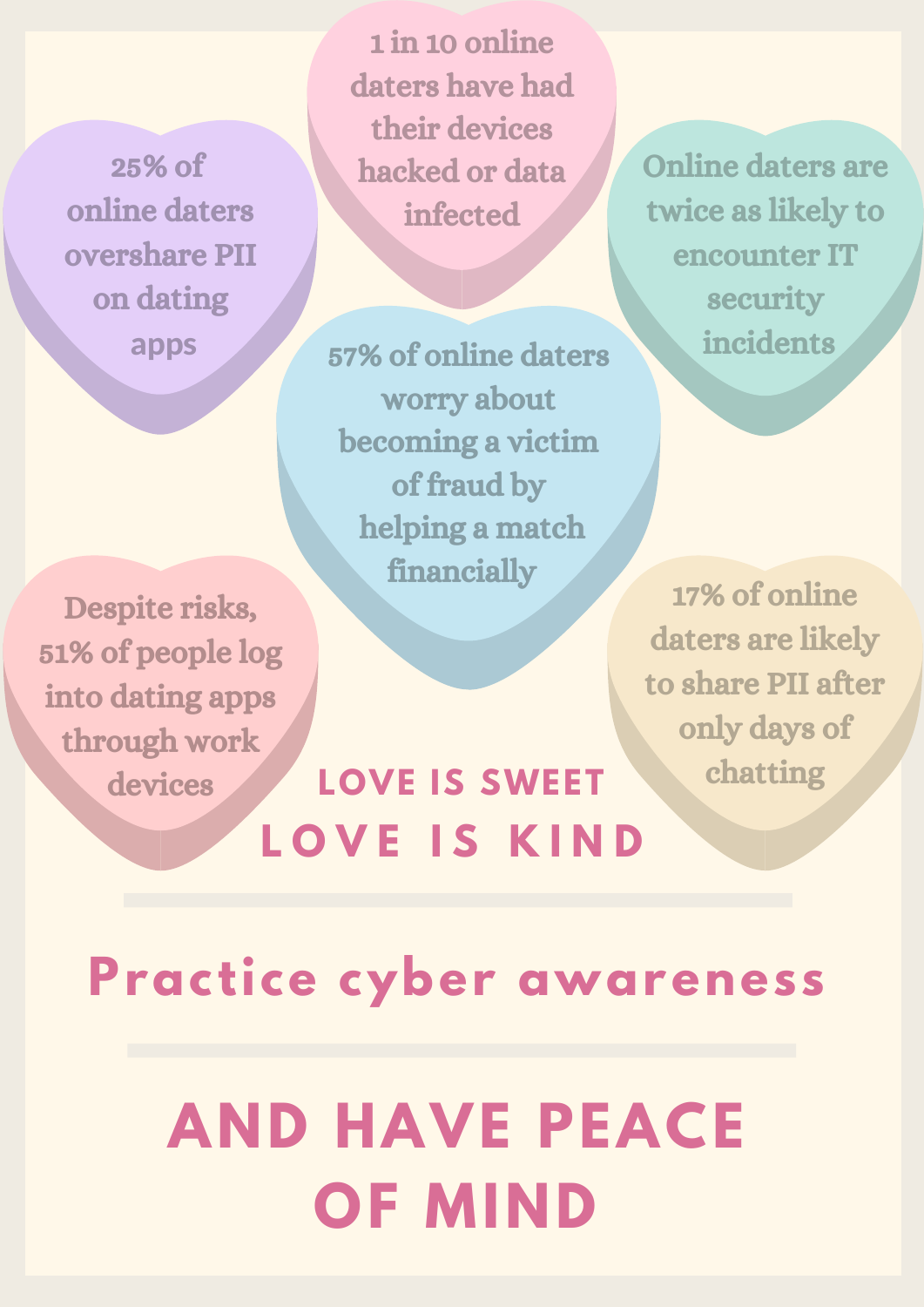### SCAM OF THE MONTH

Each month we highlight a scam that demonstrates tactics criminals are using RIGHT NOW, that way you'll be better prepared when the next scam hits.

 Rose was tired of online dating... and then she met Sam. They connected on a dating app, but Sam quickly moved the conversation to texts since he hardly used the app. After a week of banter and flirting, Rose suggested meeting in person. Unfortunately, Sam worked overseas for the winter. But, once week two rolled around, Sam proclaimed his love for Rose and promised to meet her in person when he returned in the Spring.

 Rose felt that this could finally be the man of her dreams. Her sister, however, was much more cautious. When Rose told Sam about her sister's concerns of them moving too fast, he got very angry. He felt Rose's sister was unsupportive, and shouldn't meddle. To calm the situation, Rose agreed to stop sharing as much information about their relationship with her sister.

 Now, Sam is having difficulty putting money together for a flight home. He wants to finally meet Rose in person (hinting that a proposal might be involved). He's asked Rose to help with purchasing the tickets, but he doesn't want her to tell anyone because he's ashamed that he needs the help.





### **Did you spot the red flags?**

- $\blacktriangleright$  Sam proclaimed his love very quickly. Scammers use strong emotions, such as love to have you fall more easily for their tricks, and not second guess their actions.
- Sam claims he works overseas. Scammers make up similar excuses as to why they can't meet in person, or video chat. If it's been a month or two, it may be a suspicious sign if you still haven't met.
- Sam asked for money. Never give money to someone you have not met in real life.



Many scammers will try to isolate you from your family and friends. This makes it easier to manipulate you, and places less hurdles in front of them. Be sure to stay close with people you trust in your life, and seek their guidance if you feel hesitant about suspicious messages.

Most dating apps provide in-app messaging. This helps keep personal information safe, and can assist in tracking down a scammer if you fall victim to fraud. Be wary of tactics pressuring you to take conversations off the app, and do not give out personal contact details until after you've vetted your match in person.



Always do your research: Search for your new interest on the internet. Do a reverse image search. Make sure their story matches up with what you find online.